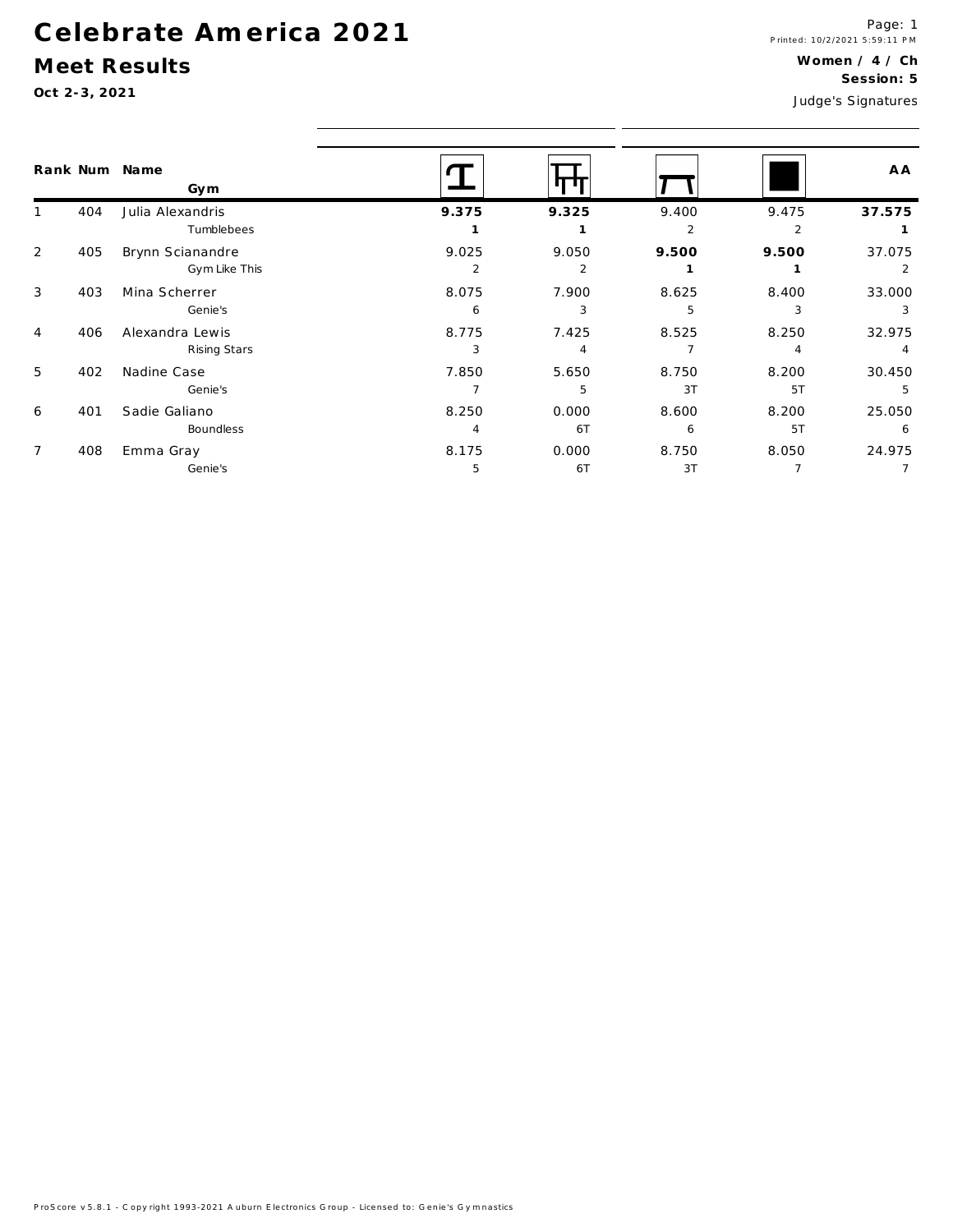## Meet Results

|                |     | Rank Num Name<br>Gym     |       |       |       |                | A A    |
|----------------|-----|--------------------------|-------|-------|-------|----------------|--------|
|                | 414 | Sydney Pomerantz         | 9.550 | 9.550 | 9.325 | 9.500          | 37.925 |
|                |     | Tumblebees               | 2     | 2     | 2     | $\overline{2}$ |        |
| 2              | 416 | Callie Carmody           | 8.550 | 9.175 | 9.125 | 9.200          | 36.050 |
|                |     | Gym Like This            | 5     | 3     | 3     | 3              |        |
| 3              | 411 | Tayla Janse Van Rensburg | 8.650 | 8.925 | 8.600 | 9.550          | 35.725 |
|                |     | Gym Like This            | 3T    | 5     | 5     |                |        |
| $\overline{4}$ | 417 | Ashley Ruden             | 7.950 | 9.125 | 9.100 | 8.950          | 35.125 |
|                |     | Park Avenue              | 8     |       |       |                |        |
| 5              | 415 | Abigail Delisle          | 8.525 | 8.400 | 8.375 | 8.525          | 33.825 |
|                |     | Nova                     | 6     | 6     |       | 5              | 5      |
| 6              | 410 | Gabriela Meisel          | 8.225 | 6.550 | 8.250 | 8.500          | 31.525 |
|                |     | Rising Stars             |       | 7     | 8     | 6              | 6      |
| $\overline{7}$ | 409 | Isabella Heyns           | 9.575 | 9.700 | 9.475 | 0.000          | 28.750 |
|                |     | Tumblebees               |       |       |       | 8              |        |
| 8              | 413 | Zoe Ladicani             | 8.650 | 0.000 | 8.575 | 7.700          | 24.925 |
|                |     | Genie's                  | 3T    | 8     | 6     |                | 8      |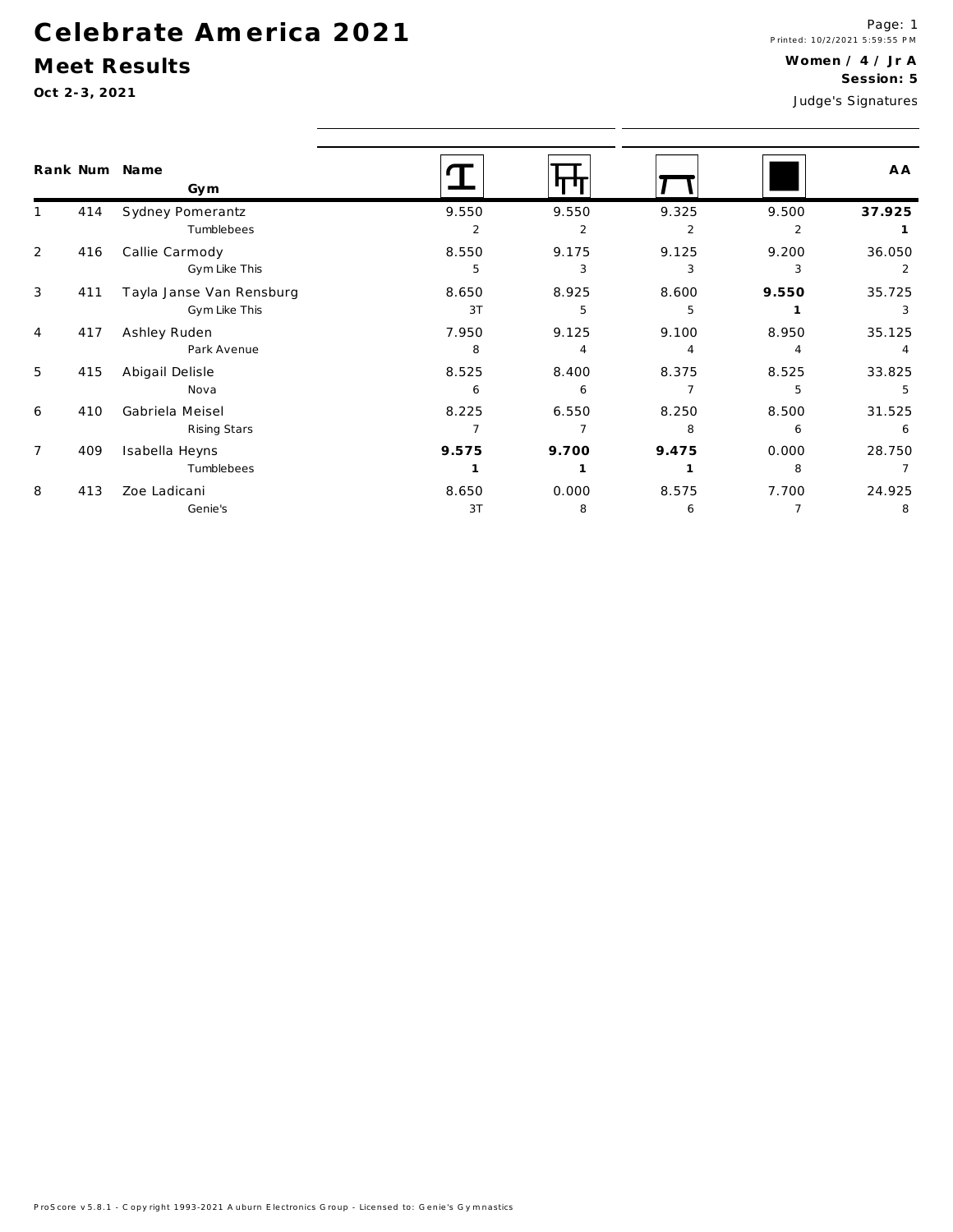#### Meet Results

Oct 2-3, 2021

|                | Rank Num | Name<br>Gym                        |                         |                        |                         |                         | A A         |  |
|----------------|----------|------------------------------------|-------------------------|------------------------|-------------------------|-------------------------|-------------|--|
|                | 422      | Ava Alvarez<br>Gym Like This       | 9.325<br>3              | 9.475                  | 9.800                   | 9.525                   | 38.125      |  |
| 2              | 424      | Aleigha Persichetti<br>Harbor City | 9.525<br>$\mathfrak{p}$ | 8.950<br>3             | 9.425<br>$\overline{2}$ | 9.125                   | 37.025<br>2 |  |
| 3              | 419      | Madison Henning<br>Tumblebees      | 9.550                   | 9.400<br>$\mathcal{P}$ | 8.750<br>5              | 9.225<br>$\mathfrak{p}$ | 36.925<br>3 |  |
| $\overline{4}$ | 423      | Kenzie Drew<br>Harbor City         | 9.000                   | 8.925<br>4             | 9.400<br>3              | 9.150<br>3              | 36.475      |  |
| 5              | 421      | Emma Ramirez<br>Tumblebees Miami   | 8.875<br>6              | 7.600<br>5             | 8.850                   | 8.550<br>6              | 33.875<br>5 |  |
| 6              | 418      | Zoe Dickson<br>Boundless           | 8.925<br>5              | 7.325                  | 8.525<br>6              | 7.900                   | 32.675<br>6 |  |
| $\overline{7}$ | 420      | Annabel Reinardy<br>Rising Stars   | 7.750                   | 7.575<br>6             | 8.275                   | 8.700<br>5              | 32.300      |  |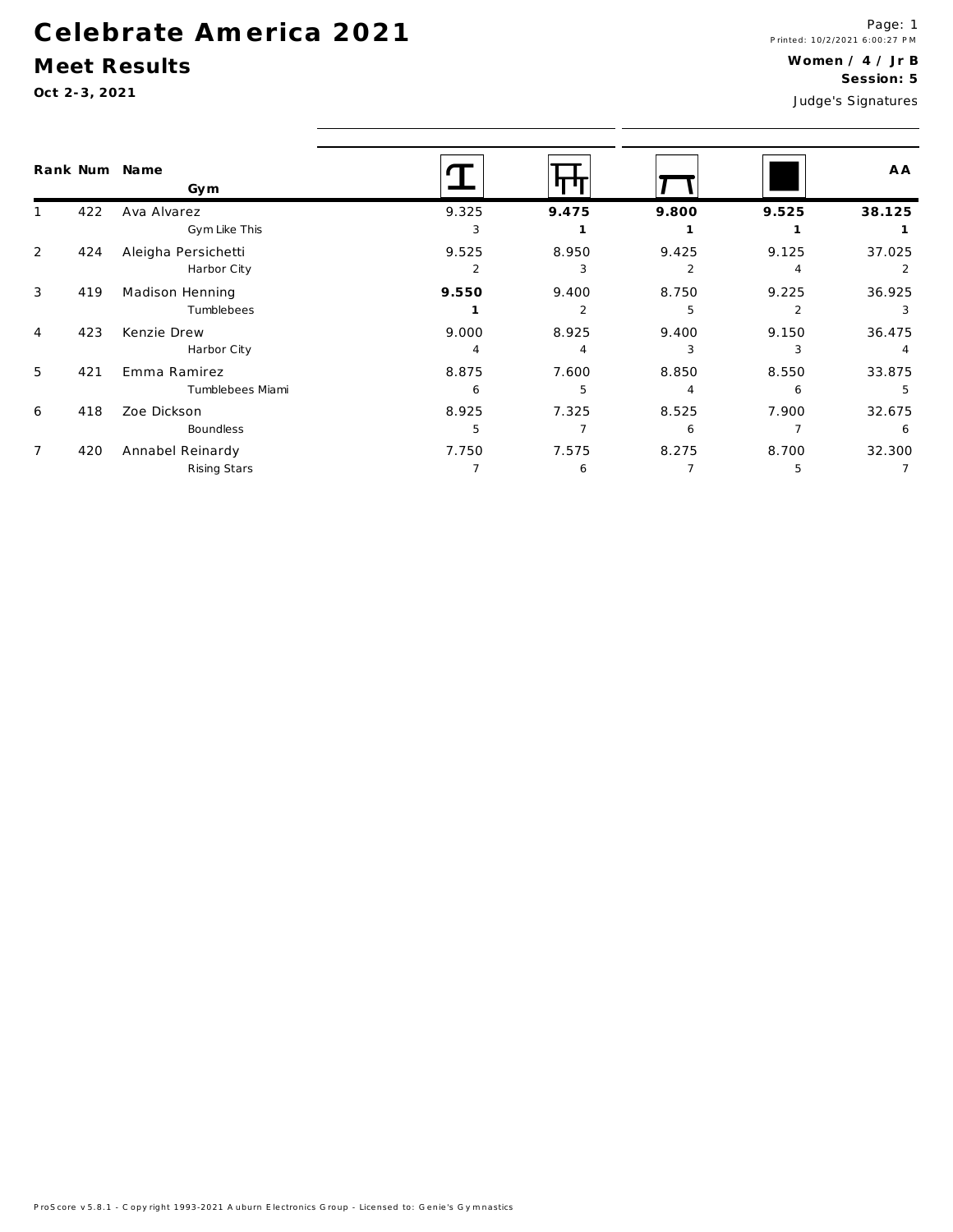#### Meet Results

|                |     | Rank Num Name<br>Gym |                |       |       |                | A A            |
|----------------|-----|----------------------|----------------|-------|-------|----------------|----------------|
|                | 430 | Gianna Rolocut       | 9.150          | 9.700 | 9.525 | 9.350          | 37.725         |
|                |     | Harbor City          | $\overline{4}$ |       |       |                |                |
| $\overline{2}$ | 431 | Brianna Alexandris   | 9.550          | 9.600 | 9.325 | 8.550          | 37.025         |
|                |     | Tumblebees           |                | 2     | 2     | 6              | 2              |
| 3              | 434 | Samantha Veloz       | 9.300          | 9.400 | 9.225 | 9.000          | 36.925         |
|                |     | Tumblebees           | 3              | 3     | 3     | 4              | 3              |
| 4              | 426 | Kamora Calixte       | 9.375          | 8.925 | 8.675 | 9.250          | 36.225         |
|                |     | Nova                 | 2              | 4     | 5T    | $\overline{2}$ | $\overline{4}$ |
| 5              | 433 | Lilliana Perez       | 8.675          | 8.475 | 8.500 | 9.050          | 34.700         |
|                |     | Victory Elite        | 6              | 5     |       | 3              | 5              |
| 6              | 428 | Emma Szczepanski     | 7.700          | 8.450 | 8.675 | 8.450          | 33.275         |
|                |     | Rising Stars         | 8              | 6     | 5T    |                | 6              |
| $\overline{7}$ | 432 | Skylar Perez         | 8.375          | 7.725 | 8.475 | 8.300          | 32.875         |
|                |     | Genie's              |                |       | 8     | 8              |                |
| 8              | 429 | Kaylie Zelaya        | 8.750          | 0.000 | 8.725 | 8.850          | 26.325         |
|                |     | Genie's              | 5              | 8     | 4     | 5              | 8              |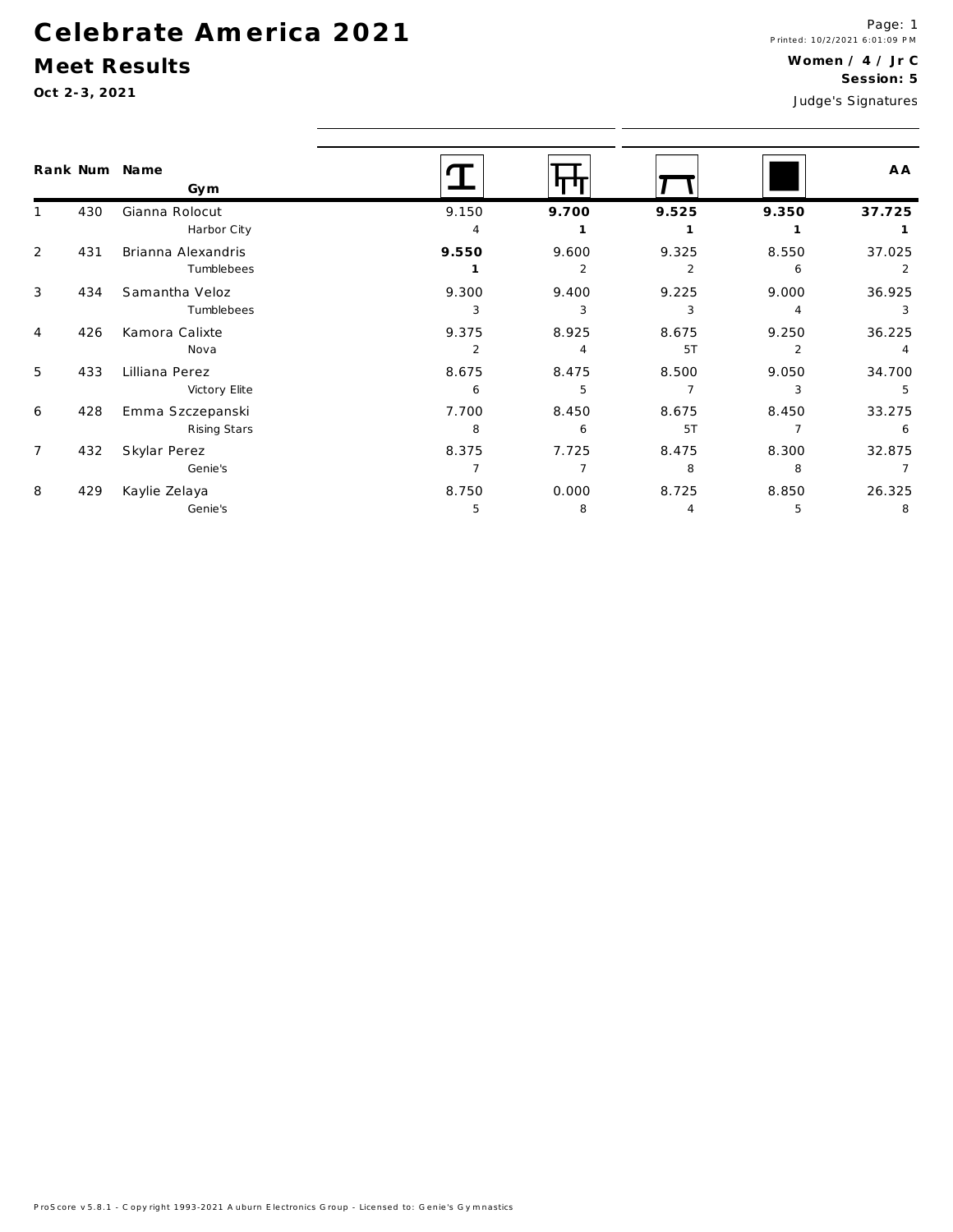## Meet Results

|                |     | Rank Num Name<br>Gym |                |                |                |                | A A             |
|----------------|-----|----------------------|----------------|----------------|----------------|----------------|-----------------|
|                | 437 | Valentina Toledo     | 9.575          | 9.750          | 9.100          | 9.325          | 37.750          |
|                |     | Tumblebees           | $\mathbf{1}$   | $\mathbf{1}$   | 3T             | 2              |                 |
| $\overline{2}$ | 435 | Gemma Turner         | 9.275          | 9.200          | 9.150          | 9.000          | 36.625          |
|                |     | Harbor City          | 3              | 3              | $\overline{2}$ | 6              | $\overline{2}$  |
| 3              | 438 | Ava Sposaro          | 9.150          | 8.925          | 9.100          | 9.425          | 36.600          |
|                |     | Harbor City          | 5              | $\overline{4}$ | 3T             | $\mathbf{1}$   | 3               |
| $\overline{4}$ | 436 | Peyton Loporto       | 9.175          | 9.575          | 8.400          | 9.200          | 36.350          |
|                |     | Harbor City          | $\overline{4}$ | 2              | 8              | $\overline{4}$ | $\overline{4}$  |
| 5              | 442 | Emma Herndon         | 9.500          | 8.225          | 9.450          | 9.050          | 36.225          |
|                |     | Harbor City          | 2              | 6              | $\mathbf{1}$   | 5              | 5               |
| 6              | 439 | Ellis Blanco         | 9.000          | 8.650          | 8.575          | 9.300          | 35.525          |
|                |     | Rising Stars         | 6              | 5              | 6T             | 3              | $6\overline{6}$ |
| $7^{\circ}$    | 441 | Paris Augustin       | 8.175          | 7.900          | 8.575          | 8.250          | 32.900          |
|                |     | Genie's              | 10             | 9              | 6T             | 8              | $\overline{7}$  |
| 8              | 443 | Lexie Perez          | 8.300          | 8.000          | 8.775          | 7.800          | 32.875          |
|                |     | Tumblebees Miami     | 8              | $\overline{7}$ | 5              | 10             | 8               |
| 9              | 444 | Ariella Gindi        | 8.225          | 7.925          | 7.725          | 8.150          | 32.025          |
|                |     | Nova                 | 9              | 8              | 10             | 9              | 9               |
| 10             | 457 | Joselin Washburn     | 8.475          | 0.000          | 8.350          | 8.725          | 25.550          |
|                |     | Boundless            | $\overline{7}$ | 10             | 9              | $\overline{7}$ | 10              |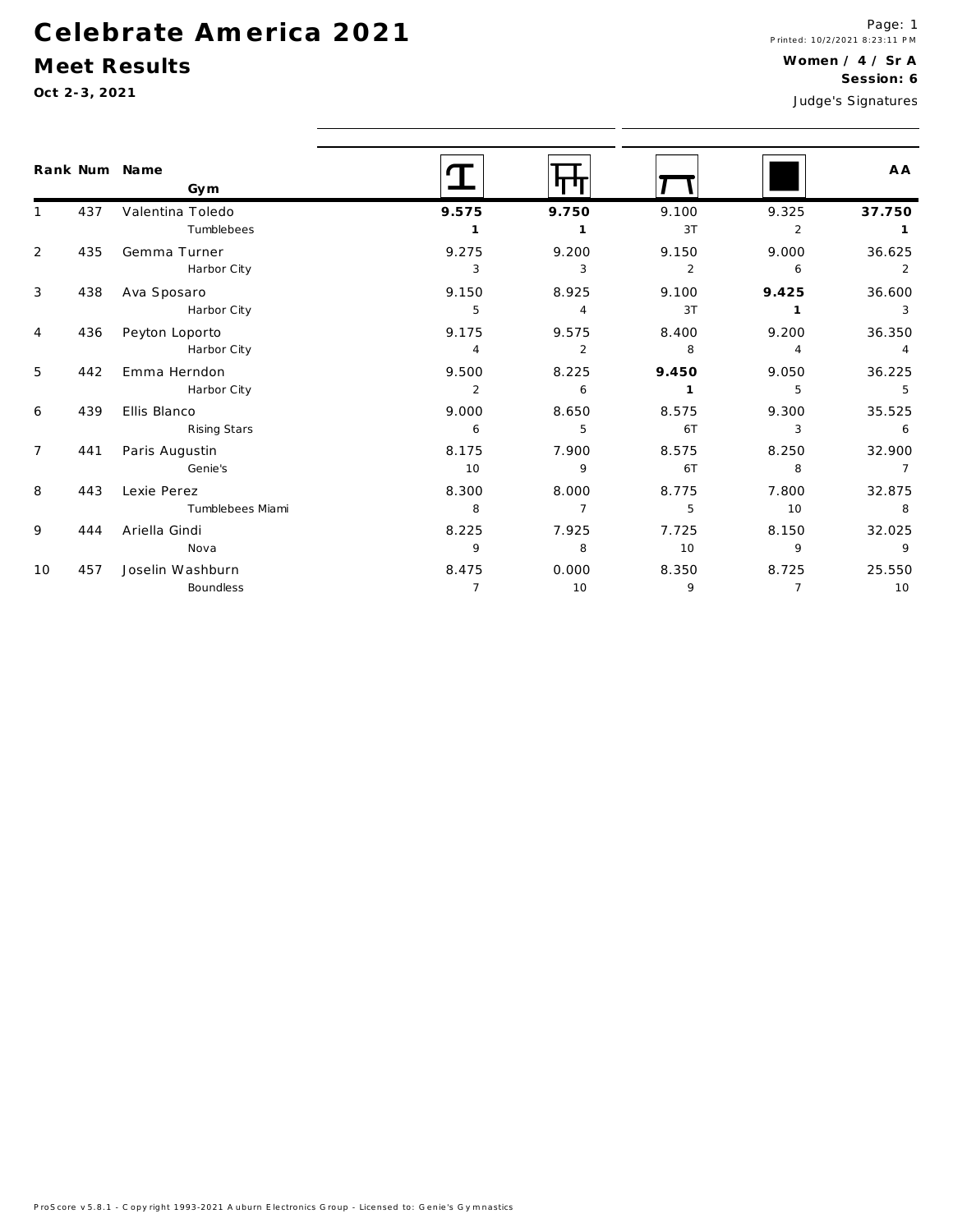## Meet Results

|                |     | Rank Num Name<br>Gym | <u>T</u>       | m              |                |                | A A                                                                |  |
|----------------|-----|----------------------|----------------|----------------|----------------|----------------|--------------------------------------------------------------------|--|
| $\mathbf{1}$   | 456 | Myla Lassiter        | 9.150          | 9.325          | 8.950          | 9.175          | 36.600                                                             |  |
|                |     | Park Avenue          | $\overline{1}$ | $\mathbf{1}$   | 3              | $\overline{2}$ | $\overline{1}$                                                     |  |
| $\overline{2}$ | 447 | Miah Bonachea        | 8.675          | 9.000          | 9.500          | 9.225          | 36.400                                                             |  |
|                |     | Tumblebees Miami     | $\overline{4}$ | 3              | $\overline{1}$ | $\overline{1}$ | 2                                                                  |  |
| 3              | 445 | Arielle Grasiani     | 8.925          | 9.150          | 9.225          | 9.075          | 36.375                                                             |  |
|                |     | Park Avenue          | $\overline{2}$ | 2              | $\overline{2}$ | 3              | 3                                                                  |  |
| 4              | 458 | Germisha Jean        | 8.450          | 7.775          | 8.775          | 9.000          | 34.000                                                             |  |
|                |     | Genie's              | 6              | $\overline{7}$ | $\overline{4}$ | $\overline{4}$ | $\overline{4}$                                                     |  |
| 5              | 453 | Kylee England        | 8.700          | 8.000          | 8.425          | 8.725          | 33.850                                                             |  |
|                |     | CATS                 | $\mathbf{3}$   | $\overline{4}$ | 5              | 5              | 5                                                                  |  |
| 6              | 452 | Kaylei Haber         | 8.225          | 7.650          | 8.250          | 8.325          | 32.450                                                             |  |
|                |     | CATS                 | 9              | 8T             | 8              | 8              | 6                                                                  |  |
| $\overline{7}$ | 450 | Luciana Gomez        | 8.050          | 7.800          | 8.050          | 8.375          | 32.275                                                             |  |
|                |     | CATS                 | 10             | 6              | 9              | $\overline{7}$ | $\overline{7}$                                                     |  |
| 8T             | 448 | Jenise Demosthene    | 8.575          | 7.625          | 8.300          | 7.550          | 32.050                                                             |  |
|                |     | Rising Stars         | 5              | 10             | $\overline{7}$ | 10             | 8T<br>32.050<br>8T<br>31.175<br>10<br>29.600<br>11<br>20.800<br>12 |  |
| 8T             | 446 | Emma Gonzalez        | 8.250          | 7.350          | 8.000          | 8.450          |                                                                    |  |
|                |     | Nova                 | 8              | 11             | 10             | 6              |                                                                    |  |
| 10             | 449 | Emma Elorrieta       | 8.375          | 6.575          | 8.375          | 7.850          |                                                                    |  |
|                |     | Rising Stars         | $\overline{7}$ | 12             | 6              | $\mathsf{q}$   |                                                                    |  |
| 11             | 455 | Jocelyn Ranney       | 7.400          | 7.650          | 7.250          | 7.300          |                                                                    |  |
|                |     | CATS                 | 11             | 8T             | 12             | 11             |                                                                    |  |
| 12             | 454 | Nicole Sardinas      | 0.000          | 7.875          | 7.425          | 5.500          |                                                                    |  |
|                |     | CATS                 | 12             | 5              | 11             | 12             |                                                                    |  |